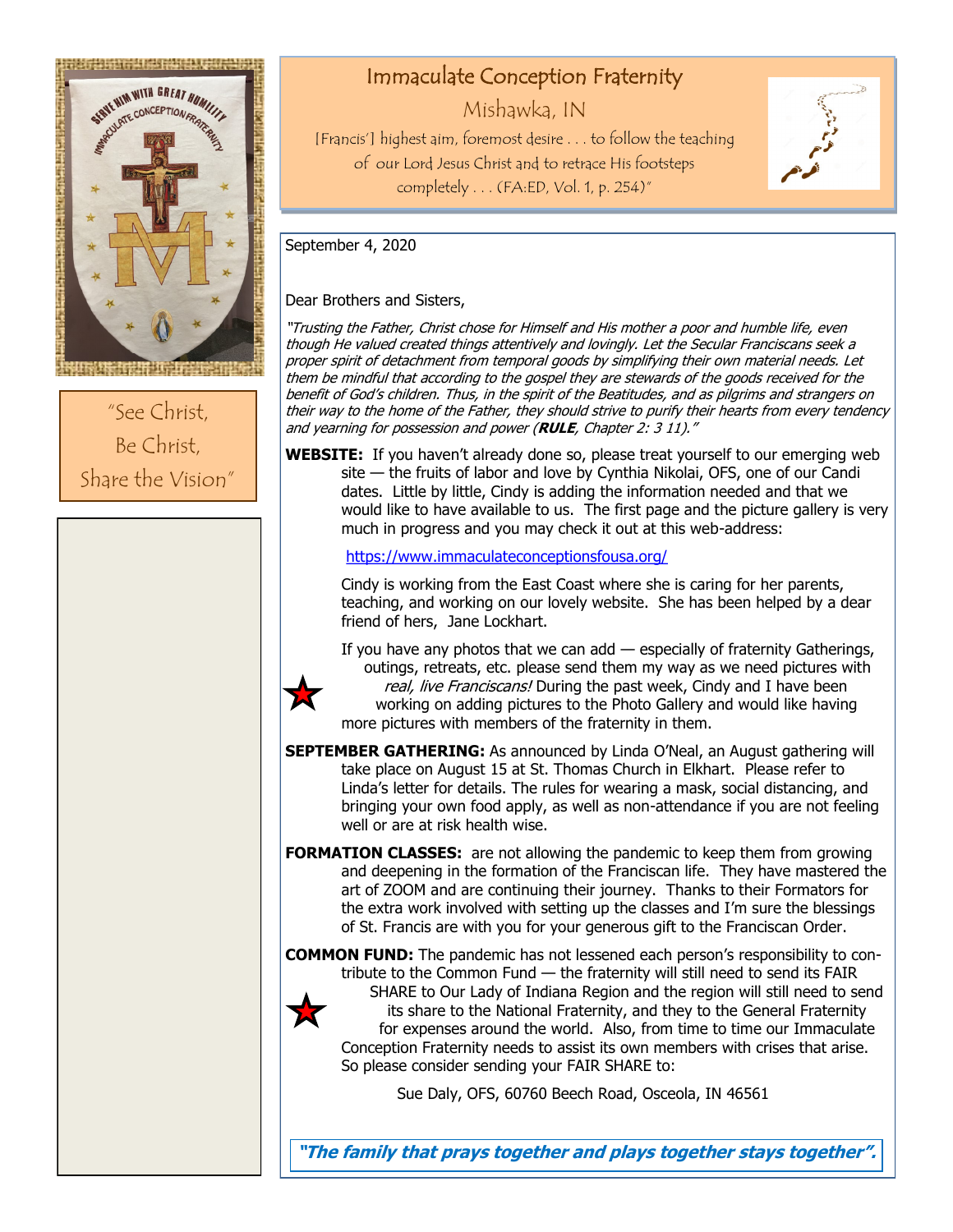## 4. **PRAYER INTENTIONS:**

- Tim Short's complete recovery from throat cancer as he is treated by radiation.
- Carolyn Ramirez, OFS, for complete recovery from Covid 19.
- ◆ Sandy and Charlie Maichen for ongoing health problems.
- For those who have lost loved ones recently: Julie Scalise, OFS, son Greg; Tina Popiela, OFS, husband, Bob; Art Singleton, OFS, sister, Teri; all our departed brothers and sisters and family members. May the rest in the peace of the Lord!
- Teachers, students and parents facing "back to school" difficulties and painful decisions due to the pandemic: may their decisions protect the health of each and every young person and faculty member.
- For those searching for an effective and safe vaccine, that their efforts may bear fruit for the health of the entire world.
- For doctors, nurses, and front line workers and their safety and protection.
- For the police officers and fire personnel protecting our cities: may they be protected from harm.



- That those causing unrest, violence, and mayhem in our cities may be brought to both interior and exterior peace as well as to justice.
- As peacemakers, may we Franciscans be on the front lines of offering to others what St. Francis askes us to do. Namely, "Wherever you are, great each other with 'The Lord give you peace' ."
- For all those persons in leadership positions in the Church, in the world, in our country: may the Wisdom of the Holy Spirit guide them for the good, the health, and the safety of all those in their care.
- For all the members of our families who may be suffering in any way.
- That we may recall that "all lives matter" from conception until natural death and that the "culture of death" may be eradicated in all its forms.



 "To see beyond an image, to hear beyond a sound, to smell beyond an odor, to taste without tongue, and to touch without contact; those actions open the doors of contemplation. To know questions, not answers, to reach in and reach out, contemplation seeks to encounter the deepest part of the Other – and the Self – where boundaries blur and the heart opens completely to Love. "

*(Today's One Word is a reflection in homage to St. Clare of Assisi, and an attempt to share my deepest respect, admiration, and love for all of my Poor Clare Sisters, who spend their lives in contemplation. Fr. Jack Clark Robinson, OFM)."*